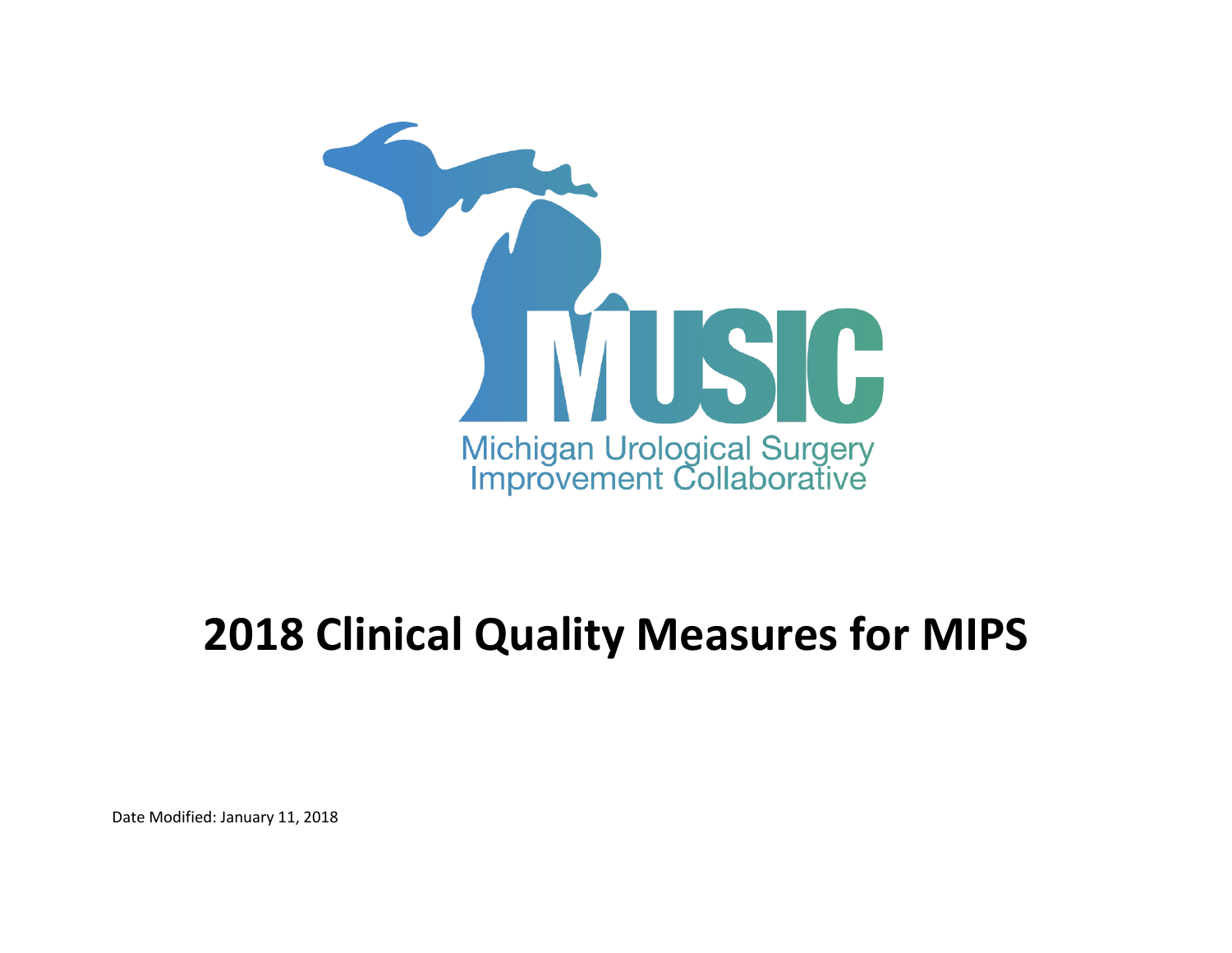| #       | <b>Domain</b>                           | <b>Measure Title</b>                                                                                                       | <b>Measure Description</b>                                                                                                                                                                                                                                                                                                                                     | Type    | Denominator                                                                                                                                                    | <b>Numerator</b>                                                                                                                                                            | <b>Denominator Exclusions/Exceptions</b>                                                                                                                                                                   |
|---------|-----------------------------------------|----------------------------------------------------------------------------------------------------------------------------|----------------------------------------------------------------------------------------------------------------------------------------------------------------------------------------------------------------------------------------------------------------------------------------------------------------------------------------------------------------|---------|----------------------------------------------------------------------------------------------------------------------------------------------------------------|-----------------------------------------------------------------------------------------------------------------------------------------------------------------------------|------------------------------------------------------------------------------------------------------------------------------------------------------------------------------------------------------------|
| MUSIC1  | <b>Patient Safety</b>                   | Prostate Biopsy Antibiotic<br>Compliance                                                                                   | Compliance with AUA best<br>practices for antibiotic prophylaxis<br>for transrectal ultrasound-guided<br>(TRUS) biopsy                                                                                                                                                                                                                                         | Process | # of prostate<br>biopsies for<br>patients aged 30<br>or older                                                                                                  | # of biopsies where a<br>compliant antibiotic<br>regimen was given                                                                                                          | Non-TRUS biopsies; biopsies performed in<br>patients < 30 years of age; biopsies<br>performed in patients that have had prior<br>treatment for prostate cancer                                             |
| MUSIC3  | <b>Efficiency and Cost</b><br>Reduction | Prostate Cancer:<br>Avoidance of Overuse of<br>CT Scan for Staging Low<br><b>Risk Prostate Cancer</b><br>Patients          | Percentage of patients, regardless<br>of age, with a diagnosis of prostate<br>cancer at low risk of recurrence<br>receiving interstitial prostate<br>brachytherapy, OR external beam<br>radiotherapy to the prostate, OR<br>radical prostatectomy, OR<br>cryotherapy who did not have a CT<br>scan performed at any time since<br>diagnosis of prostate cancer | Process | # of low-risk<br>prostate cancer<br>patients 30 years<br>or older receiving<br>brachytherapy,<br>EBRT, RP, or<br>cryotherapy                                   | # of low risk prostate<br>cancer patients<br>receiving<br>brachytherapy, EBRT,<br>RP, or cryotherapy who<br>did not have a CT scan<br>since diagnosis of<br>prostate cancer | Prostate cancer patients < 30 years of<br>age; prostate cancer patients receiving an<br>alternate form of treatment from those<br>specified; patients that have had prior<br>treatment for prostate cancer |
| MUSIC4  | <b>Effective Clinical Care</b>          | <b>Prostate Cancer: Active</b><br>Surveillance/Watchful<br>Waiting for Low Risk<br><b>Prostate Cancer Patients</b>         | Proportion of patients with low-risk<br>prostate cancer receiving active<br>surveillance or watchful waiting                                                                                                                                                                                                                                                   | Process | # of low-risk<br>prostate cancer<br>patients 30 or<br>older                                                                                                    | # of low-risk prostate<br>cancer patients on<br>active surveillance or<br>watchful waiting                                                                                  | Prostate cancer patients < 30 years of<br>age; patients that have had prior<br>treatment for prostate cancer                                                                                               |
| MUSIC5  | <b>Effective Clinical Care</b>          | Prostate Cancer: Radical<br><b>Prostatectomy Cases LOS</b>                                                                 | Percentage of radical<br>prostatectomy cases with a length<br>of stay $> 2$ days                                                                                                                                                                                                                                                                               | Outcome | # of patients aged<br>30 or older who<br>underwent a<br>radical<br>prostatectomy as<br>treatment for<br>prostate cancer                                        | # of patients with a<br>length of stay > 2 days<br>after radical<br>prostatectomy                                                                                           | Prostate cancer patients < 30 years of<br>age; patients that have had prior<br>treatment for prostate cancer                                                                                               |
| MUSIC9  | <b>Effective Clinical Care</b>          | Prostate Biopsy: Repeat<br><b>Biopsy for Patients with</b><br><b>Atypical Small Acinar</b><br>Proliferation (ASAP)         | Proportion of patients undergoing a<br>repeat prostate biopsy within 12<br>months of their initial biopsy in the<br>registry as a result of a finding of<br>atypical small acinar proliferation<br>(ASAP) as per the NCCN guidelines                                                                                                                           | Process | # of patients aged<br>30 or older that<br>had a finding of<br>ASAP on their<br>initial prostate<br>biopsy                                                      | # of patients<br>undergoing a repeat<br>prostate biopsy within<br>12 months of an initial<br>biopsy where there was<br>a finding of ASAP                                    | Patients < 30 years of age; patients that<br>have had prior treatment for prostate<br>cancer                                                                                                               |
| MUSIC10 | <b>Effective Clinical Care</b>          | Prostate Cancer:<br>Confirmation Testing in<br>low risk AS eligible<br>patients                                            | Percentage of low risk patients that<br>are eligible for active surveillance<br>who receive confirmation testing<br>within 6 months of diagnosis                                                                                                                                                                                                               | Process | # of patients aged<br>30 or older with<br>new diagnosis of<br>low and low-<br>intermediate<br>prostate cancer<br>(Gleason 6 or low<br>volume Gleason<br>$3+4)$ | # of patients that<br>underwent a second<br>biopsy, MRI, or<br>genomics test within 6<br>months after date of<br>diagnosis (positive<br>biopsy date)                        | Prostate cancer patients < 30 years of<br>age; Patients that have had prior<br>treatment for prostate cancer; Patients<br>on watchful waiting                                                              |
| MUSIC11 | <b>Effective Clinical Care</b>          | Prostate Cancer: Follow-<br>Up Testing for patients on<br>active surveillance for at<br>least 30 months since<br>diagnosis | Percentage of patients on active<br>surveillance that have ≥ 2 tumor<br>burden reassessments and 3 PSA<br>tests in first 30 months since<br>diagnosis                                                                                                                                                                                                          | Process | # of patients aged<br>30 or older with<br>new diagnosis of<br>low and low-<br>intermediate<br>prostate cancer<br>(Gleason 6 or low<br>volume Gleason<br>$3+4)$ | # of patients on active<br>surveillance that have ≥<br>2 tumor burden<br>reassessments and 3<br>PSA tests in first 30<br>months since diagnosis                             | Prostate cancer patients < 30 years of<br>age; Patients that have had prior<br>treatment for prostate cancer                                                                                               |